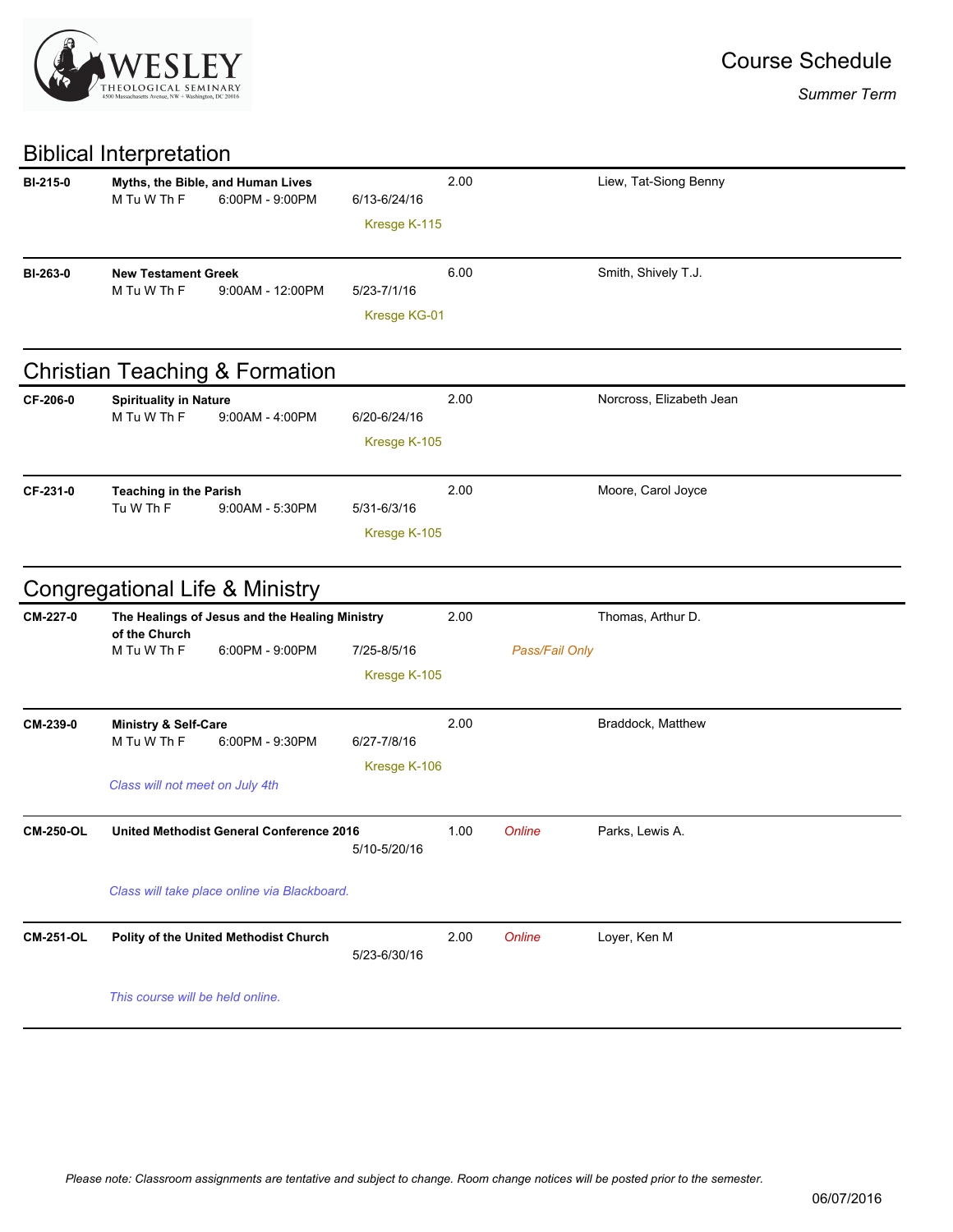

## **CM-531-0 Samuel Dewitt Proctor Institute for Child Advocacy Ministry** 2.00 Marullo, Sam W.

7/18-7/22/16

*This course is an intensive Children's Defense Fund (CDF) immersion experience in communities dealing with racist and economic struggles that directly impact children and youth. The main purpose is to form public leaders to organize justice-making communities. Immersion: July 18-22. Course Assignments to be arranged with Prof. Sam Marullo.*

## Practice in Ministry & Mission

| <b>MM-347-HB</b> | Summer PMM I                                                                                                                                                                                                                                   | 6/19-8/21/16 | 2.00 | <b>Hybrid</b><br>Pass/Fail Only | Bush, Joseph E.    |  |  |  |
|------------------|------------------------------------------------------------------------------------------------------------------------------------------------------------------------------------------------------------------------------------------------|--------------|------|---------------------------------|--------------------|--|--|--|
|                  | Prereq: MM-101 and -102, completion of Ministry and Social Sciences req., and 30 credit hours of total study<br>Courses will include two face to face meetings: one in spring, one in fall. The majority of coursework will be<br>done online. |              |      |                                 |                    |  |  |  |
| <b>MM-348-HB</b> | <b>Summer PMM II</b>                                                                                                                                                                                                                           | 6/19-8/21/16 | 2.00 | <b>Hybrid</b><br>Pass/Fail Only | Bush, Joseph E.    |  |  |  |
|                  | Prereq: MM-347 or MM-311/MM-312<br>Courses will include two face to face meetings: one in spring, one in fall. The majority of coursework will be<br>done online.                                                                              |              |      |                                 |                    |  |  |  |
| MM-349-0         | Pmm Focus Seminar: Social Context of Ministry                                                                                                                                                                                                  | 6/19-8/21/16 | 1.00 | Pass/Fail Only                  | Bush, Joseph E.    |  |  |  |
|                  | Co requisite: This is a focus seminar for students enrolled in MM-347.                                                                                                                                                                         |              |      |                                 |                    |  |  |  |
| MM-350-0         | <b>PMM: Intercultural Immersion</b>                                                                                                                                                                                                            | 5/23-6/30/16 | 2.00 | Pass/Fail Only                  | Bush, Joseph E.    |  |  |  |
|                  | Prereq: Completion of 30 credit hours.                                                                                                                                                                                                         |              |      |                                 |                    |  |  |  |
|                  | Pastoral Care & Counseling                                                                                                                                                                                                                     |              |      |                                 |                    |  |  |  |
| PC-226-0         | Spirituality of Pastoral Care and Counseling<br>M Tu W Th F<br>$9:00AM - 12:00PM$                                                                                                                                                              | 7/25-8/5/16  | 2.00 |                                 | Koppel, Michael S. |  |  |  |
|                  | Kresge KG-05<br>Class will not meet Thursday, Aug. 4. Students will complete one online module due by Aug. 5.<br><b>Limited Enrollment: 20</b>                                                                                                 |              |      |                                 |                    |  |  |  |
| PC-491-0         | <b>Clinical Pastoral Education 0.5 Unit</b>                                                                                                                                                                                                    | 5/23-6/30/16 | 3.00 | Pass/Fail Only                  |                    |  |  |  |
|                  | Prereq: PC-101 or PC-111                                                                                                                                                                                                                       |              |      |                                 |                    |  |  |  |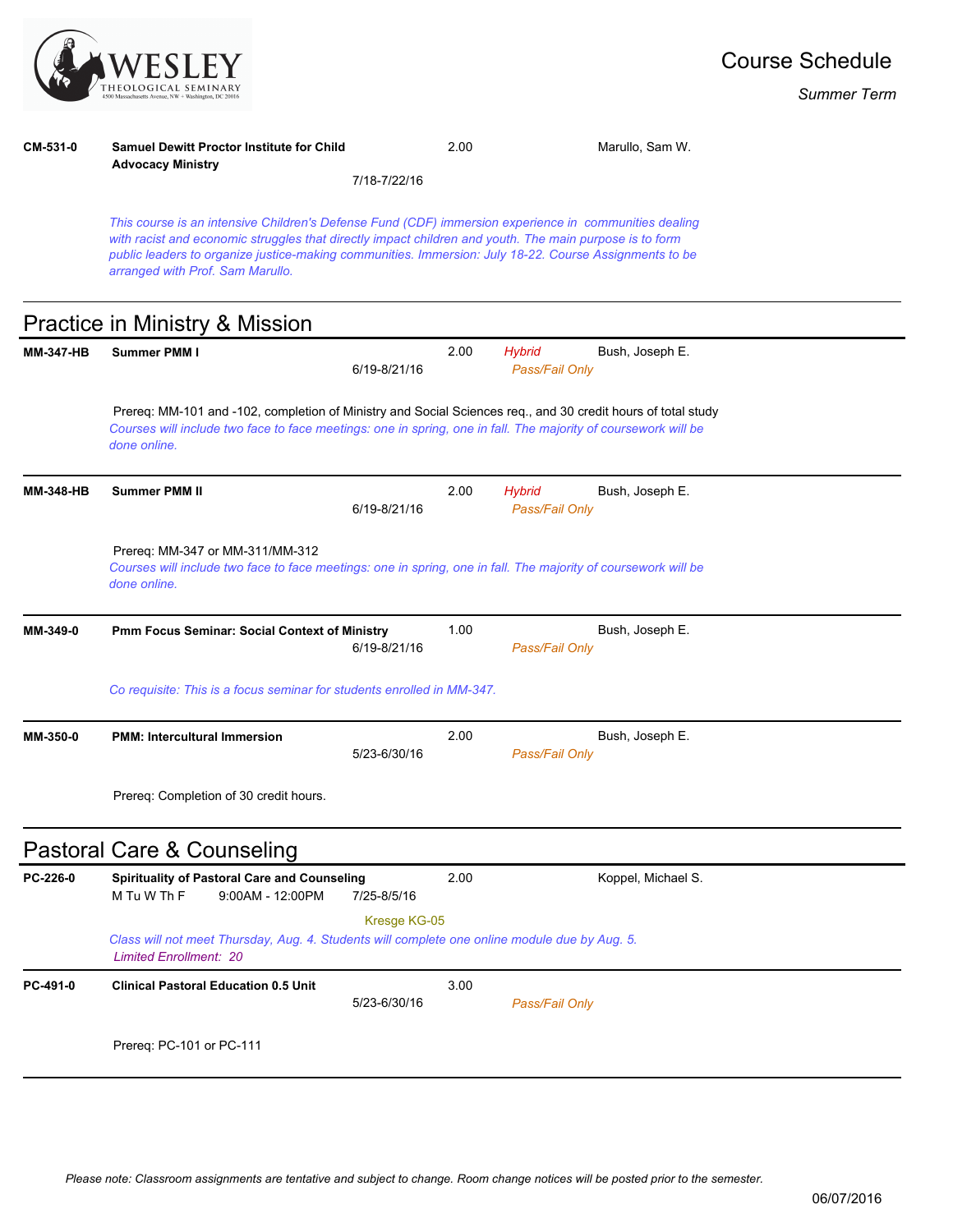

| PC-493-0         | <b>Clinical Pastoral Education 1.0 Unit</b>                                                                   | 5/23-6/30/16                 | 6.00 | Pass/Fail Only |                         |  |
|------------------|---------------------------------------------------------------------------------------------------------------|------------------------------|------|----------------|-------------------------|--|
|                  | Prereq: PC-101 or PC-111                                                                                      |                              |      |                |                         |  |
|                  | <b>Religion and the Arts</b>                                                                                  |                              |      |                |                         |  |
| RA-138-0         | <b>Music and Social Justice</b><br>M Tu W Th F<br>6:00PM - 9:00PM                                             | 7/11-7/22/16                 | 2.00 |                | Guenther, Eileen M.     |  |
|                  | This course fulfills the Religion & the Arts requirement for M.Div students.<br><b>Limited Enrollment: 30</b> | <b>Trott TG-09</b>           |      |                |                         |  |
| RA-175-0         | <b>Biblical Storytelling</b><br>M Tu W Th F<br>$9:00AM - 4:00PM$                                              | 7/18-7/22/16                 | 2.00 |                | Radosevic, Tracy A.     |  |
|                  | This course fulfills the Religion & the Arts requirement for M.Div students.<br><b>Limited Enrollment: 16</b> | Kresge K-101 Elderdice Hall  |      |                |                         |  |
| RA-191-0         | T.S. Eliot & the Search for God<br>M Tu W Th F<br>6:00PM - 9:00PM                                             | 6/6-6/17/16                  | 2.00 |                | Davis, Deryl A.         |  |
|                  | Kresge KG-05<br>This course fulfills the Religion & the Arts requirement for M.Div students.                  |                              |      |                |                         |  |
| RA-252-0         | <b>Liturgical Dance Theory and Practice</b><br>M Tu W Th F<br>6:00PM - 9:00PM                                 | 6/13-6/24/16                 | 2.00 |                | Hoover, Josetta Roxanne |  |
|                  |                                                                                                               | Kresge K-101 Elderdice Hall  |      |                |                         |  |
|                  | <b>Systematic Theology</b>                                                                                    |                              |      |                |                         |  |
| ST-180-0         | <b>Philosophy for Theology</b><br>M Tu W Th F<br>9:00AM - 4:00PM                                              | 5/23-5/27/16<br>Kresge K-106 | 2.00 |                | Dreisbach, Christopher  |  |
| ST-463-OL        | <b>History of The United Methodist Church</b>                                                                 | 5/23-6/24/16                 | 2.00 | Online         | Danker, Ryan            |  |
|                  | Prereq: CH-102<br>This course will be held online.                                                            |                              |      |                |                         |  |
| <b>ST-463-OL</b> | <b>History of The United Methodist Church</b>                                                                 | 7/11-8/5/16                  | 2.00 | Online         | Danker, Ryan            |  |
|                  | Prereq: CH-102<br>This course will be held online.                                                            |                              |      |                |                         |  |